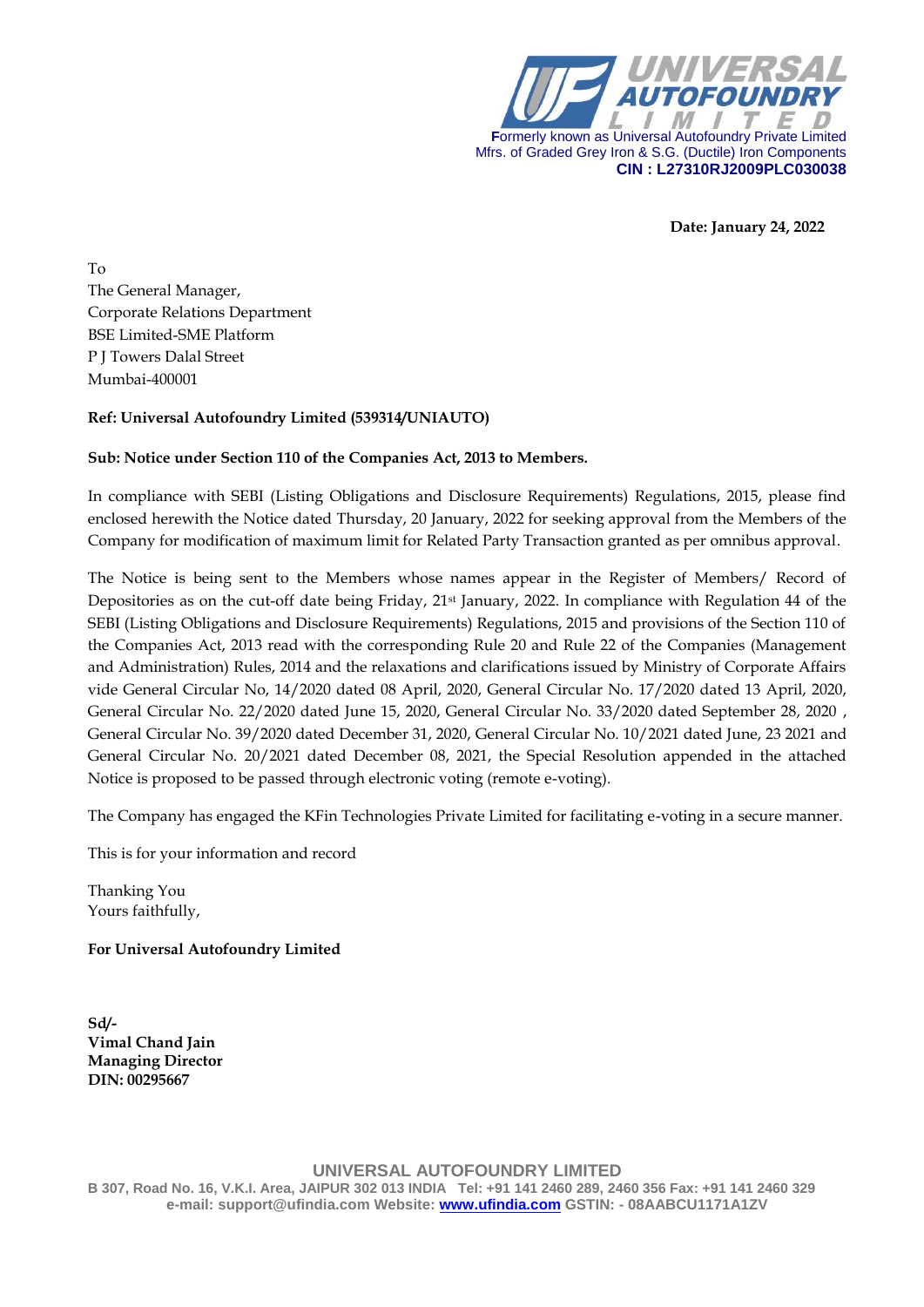

**UNIVERSAL AUTOFOUNDRY LIMITED** (**CIN:** L27310RJ2009PLC030038) **Registered Office**: B-307, Road No. 16 V.K.I. Area Jaipur RJ- 302013 India **Tel. No**. 0141-2460289/356 **E-mail:**cs@ufindia.in **Website:** [www.ufindia.com](http://www.ufindia.com/)

# **NOTICE OF POSTAL BALLOT**

**\_\_\_\_\_\_\_\_\_\_\_\_\_\_\_\_\_\_\_\_\_\_\_\_\_\_\_\_\_\_\_\_\_\_\_\_\_\_\_\_\_\_\_\_\_\_\_\_\_\_\_\_\_\_\_\_\_\_\_\_\_\_\_\_\_\_\_\_\_\_\_\_\_\_\_**

*[Pursuant to Section 110 of the Companies Act, 2013, read with the Rule 22 of the Companies (Management and Administration Rules, 2014)]*

# To All Members, **UNIVERSAL AUTOFOUNDRY LIMITED**

NOTICE is hereby given, pursuant to the provisions of Section 110 and other applicable provisions, if any, of the Companies Act, 2013 ("the Act") read with Rule 20 and Rule 22 of the Companies (Management and Administration) Rules, 2014 ("the Rules"), Regulation 44 of Securities and Exchange Board of India (Listing Obligations and Disclosure Requirements) Regulations, 2015 ("SEBI Listing Regulations"), General Circular No.14/2020 dated April 8, 2020, General Circular No. 17/2020 dated April 13, 2020, General Circular No. 22/2020 dated June 15, 2020, General Circular No. 33/2020 dated September 28, 2020 and General Circular No. 39/2020 dated December 31, 2020 (the "MCA Circulars") and any other applicable laws and regulations, to transact the below mentioned proposed special businesses by the members of the Universal Autofoundry Limited ("the Company") by passing resolutions through postal ballot ("Postal Ballot") only through remote evoting.

In view of the current extraordinary circumstances due to COVID-19 pandemic requiring social distancing, Ministry of Corporate Affairs, Government of India (the "MCA") in terms of the MCA Circulars, has advised the companies to take all decisions requiring members approval, other than items of ordinary business or business where any person has a right to be heard, through the mechanism of postal ballot / e-voting in accordance with the provisions of the Act and Rules made thereunder, without holding a general meeting that requires physical presence of members at a common venue. MCA has clarified that for companies that are required to provide e-voting facility under the Act, while they are transacting any business(es) only by postal ballot up to June 30, 2022, the requirements provided in Rule 20 of the Rules as well as the framework provided in the MCA Circulars will be applicable mutatis mutandis. Further, the Company will send Postal Ballot Notice by email to all its members who have registered their email addresses with the Company or depository / depository participants and the communication of assent / dissent of the members will only take place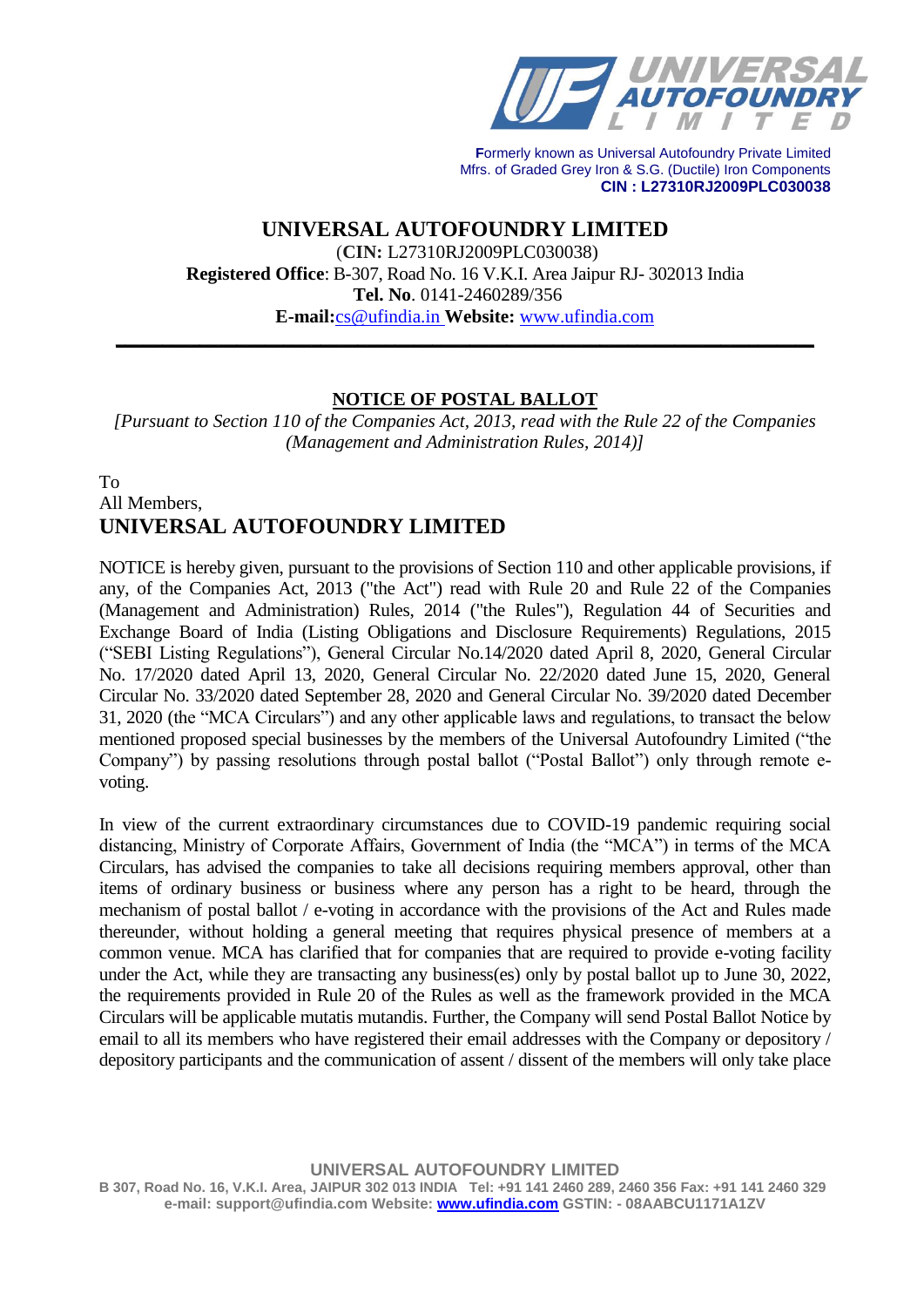

through the remote e-voting system. This Postal Ballot is accordingly being initiated in compliance with the MCA Circulars.

Hence, in compliance with the requirements of the MCA Circulars, hard copy of Postal Ballot Notice along with Postal Ballot Forms and pre-paid business reply envelope will not be sent to the members for this Postal Ballot and members are required to communicate their assent or dissent through the remote e-voting system only.

The Board of Directors of the Company now propose to obtain the consent of the members by way of Postal Ballot for the matters as considered in the Resolutions appended below. The Explanatory Statement pursuant to Section 102 of the Act pertaining to the said Resolutions setting out material facts and the reasons for the Resolution is also annexed.

You are requested to peruse the proposed Resolutions along with their respective Explanatory Statement and thereafter record your assent or dissent by means of remote e-voting facility provided by the Company.

### **SPECIAL BUSINESSES:**

# **Item No. 1 – Modification of maximum limit for Related Party Transaction granted as per omnibus approval**

To consider, and, if thought fit, to pass, with or without modification(s), the following resolution as a **Special Resolution:**

"**RESOLVED THAT** pursuant to section 188 and all other applicable provisions, if any, of the Companies Act, 2013 read with Companies (Meeting of Board and its Powers) Rules, 2014 including any statutory modifications or re-enactment(s) thereof for the time being in force, and as per Regulation 23 of the Securities and Exchange Board of India (Listing Obligations and Disclosure Requirements) Regulations, 2015 consents of the members of the company be and is hereby accorded to the Board of Directors of the company to modify the maximum limit of Rs. 0.20 Crore per annum as per the omnibus approval for the related party transactions with M/s Indian Metalfoundry Institute Private Limited to the maximum limit Rs. 0.60 Crore per annum as set out in the explanatory statement Item no. 1 annexed to this notice with related parties as defined under various provisions of Companies Act, 2013 and as per applicable Accounting Standards.

**RESOLVED FURTHER THAT** the Board be and is hereby authorised to undertake all such acts, deeds, matters & things and to take such steps, settle any queries, difficulties, doubts that may arise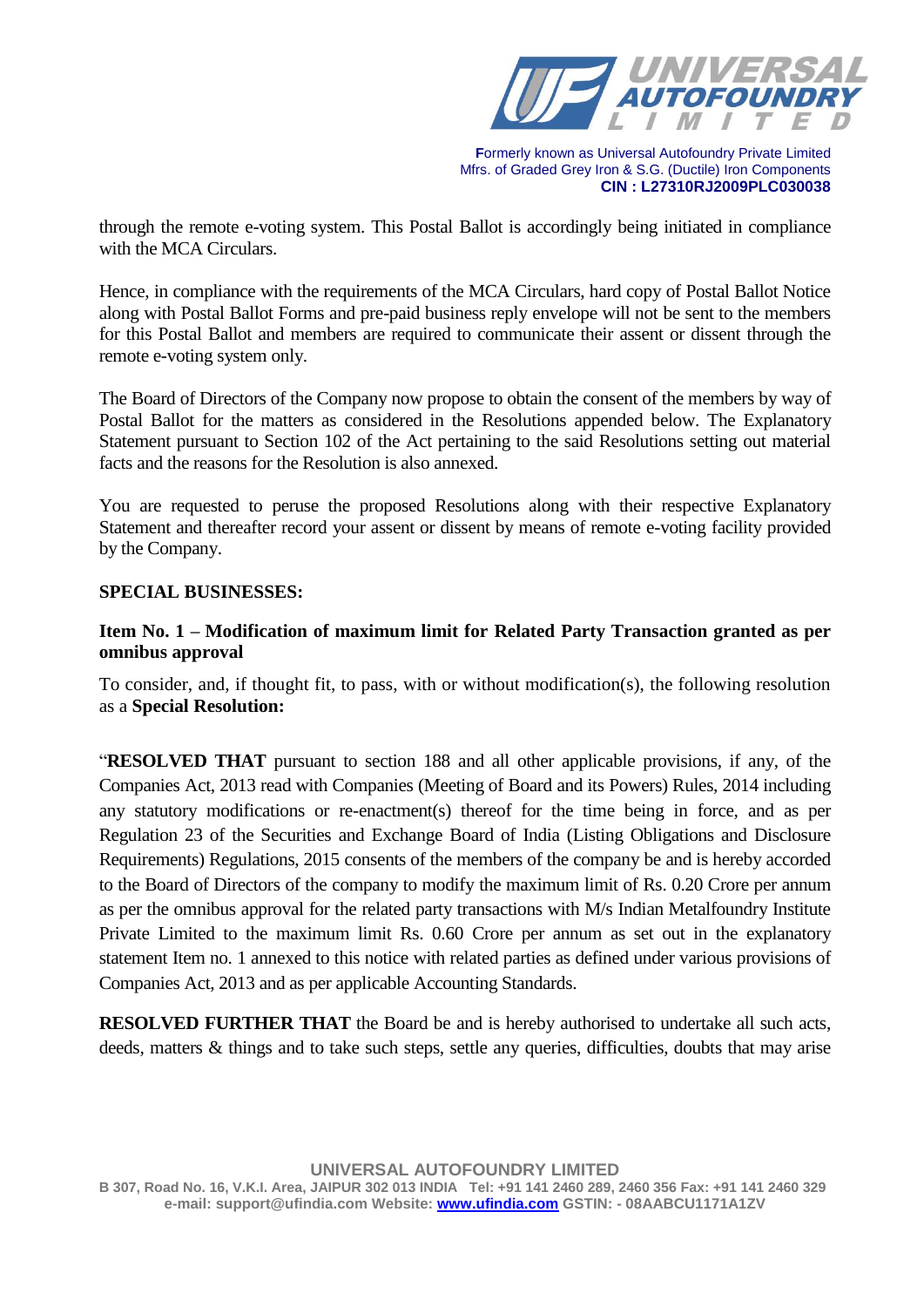

with regard to the aforesaid transaction and execute such agreements, documents and writings / instruments and to make such filings, as may be necessary or desirable for the purpose of giving effect to this resolution and for the matters connected therewith or incidental thereto in the best interest of the Company;

**By the Order of Board of Directors Registered Office:**

**DIN: 00295667**

**Place: Jaipur Date: 20.01.2022**

For **Universal Autofoundry Limited** B-307, Road No. 16 V.K.I. Area Jaipur RJ-302013 India **CIN:** L27310RJ2009PLC030038 **Sd/- Website:**[www.ufindia.com](http://www.ufindia.com/) **Vimal Chand Jain E-mail:**[cs@ufindia.in](mailto:cs@ufindia.in) **Managing Director Tel. No**. 0141-2460289/356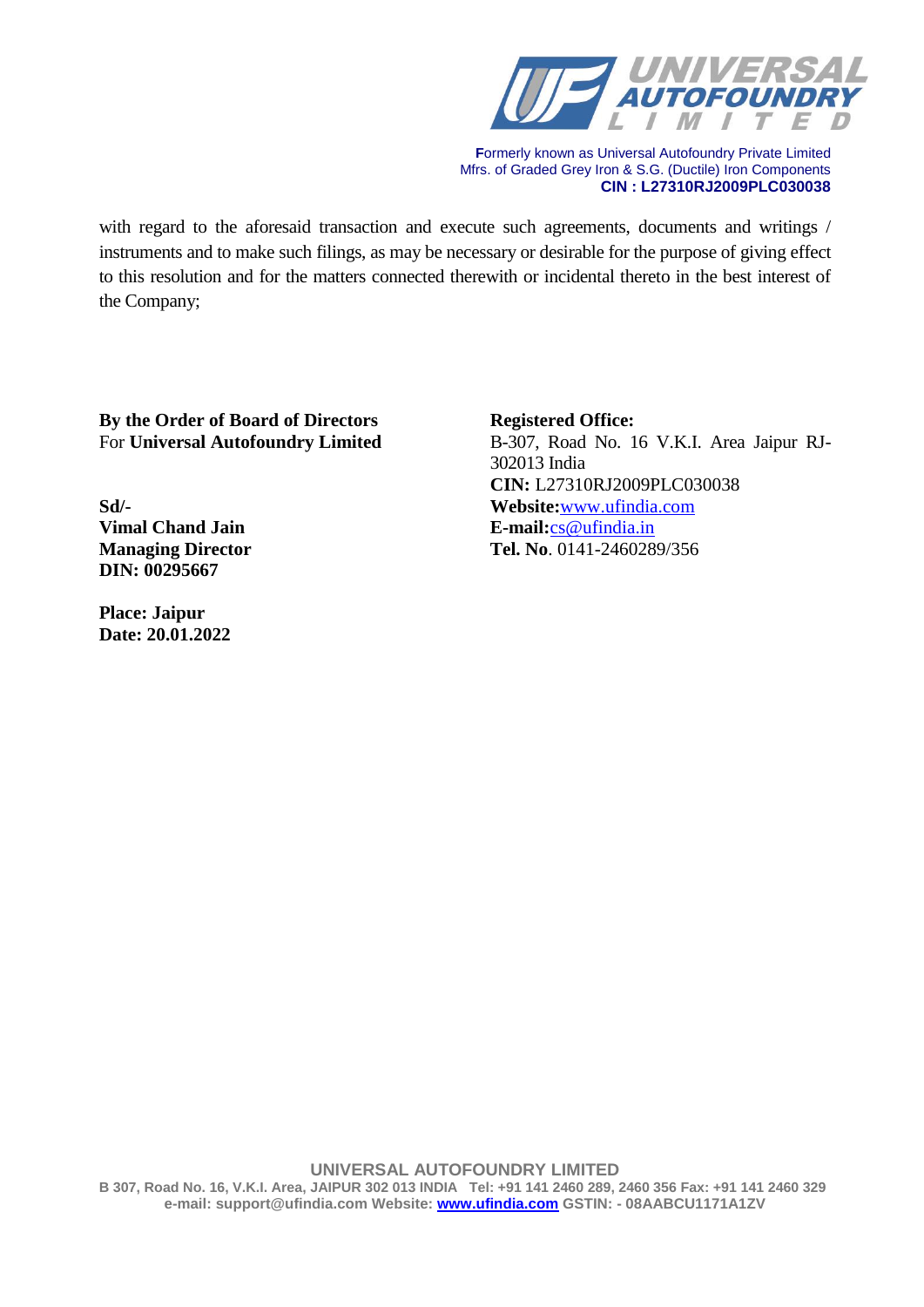

#### **Notes:**

- 1. The relevant explanatory statement pursuant to Section 102 of the Companies Act, 2013 stating in respect of the aforesaid items set out in the Notice is annexed hereto.
- 2. The Board of the Directors of the Company at its Meeting held on January 20, 2022 has appointed Mr. Mitesh Kasliwal, Partner of M/s. Arms & Associates LLP, Practicing Company Secretary (Membership No: FCS 8233) as the scrutinizer to scrutinize the remote e-voting process in a fair and transparent manner.
- 3. The Postal Ballot Notice is being sent to /published/displayed for all the Members, whose names appear in the Register of Members/ List of Beneficial Owners as received from Depositories i.e. National Securities Depository Limited ("NSDL") / Central Depository Services (India) Limited ("CDSL") as on January 21, 2022 in accordance with the provisions of the Companies Act, 2013, read with Rules made thereunder and Ministry of Corporate Affairs, Government of India's General Circular No. 17/2020 dated April 13, 2020.
- 4. In compliance with provisions of Section 108 of the Companies Act, 2013, read with Rule 22 of the Companies (Management and Administration) Rules, 2014, as amended from time to time, Regulation 44 of the SEBI (Listing Obligations and Disclosure Requirements) Regulations, 2015, and other applicable laws, and General Circular Nos. 14/2020 and 17/2020 dated 8th April 2020 and 13th April 2020 respectively issued by the Ministry of Corporate Affairs (MCA) the Company is pleased to offer e-voting facility to its Members holding equity shares as on January 21, 2022 being the cut-off date, to exercise their right to vote electronically on the above resolution.
- 5. Due to non-availability of postal and courier services, on account of threat posed by COVID-19 pandemic situation, the Company is sending Postal Ballot Notice in electronic form only and express its inability to dispatch hard copy of Postal Ballot Notice along with Postal Ballot Form and pre-paid business reply envelope to the members for this Postal Ballot. To facilitate such members to receive this notice electronically and cast their vote electronically, the Company has made special arrangement for registration of email addresses in terms of the MCA Circulars. The process for registration of email address is as under:
	- a) For voting in the resolution proposed in the Postal Ballot through remote e-voting, members who have not registered their email address may get their email address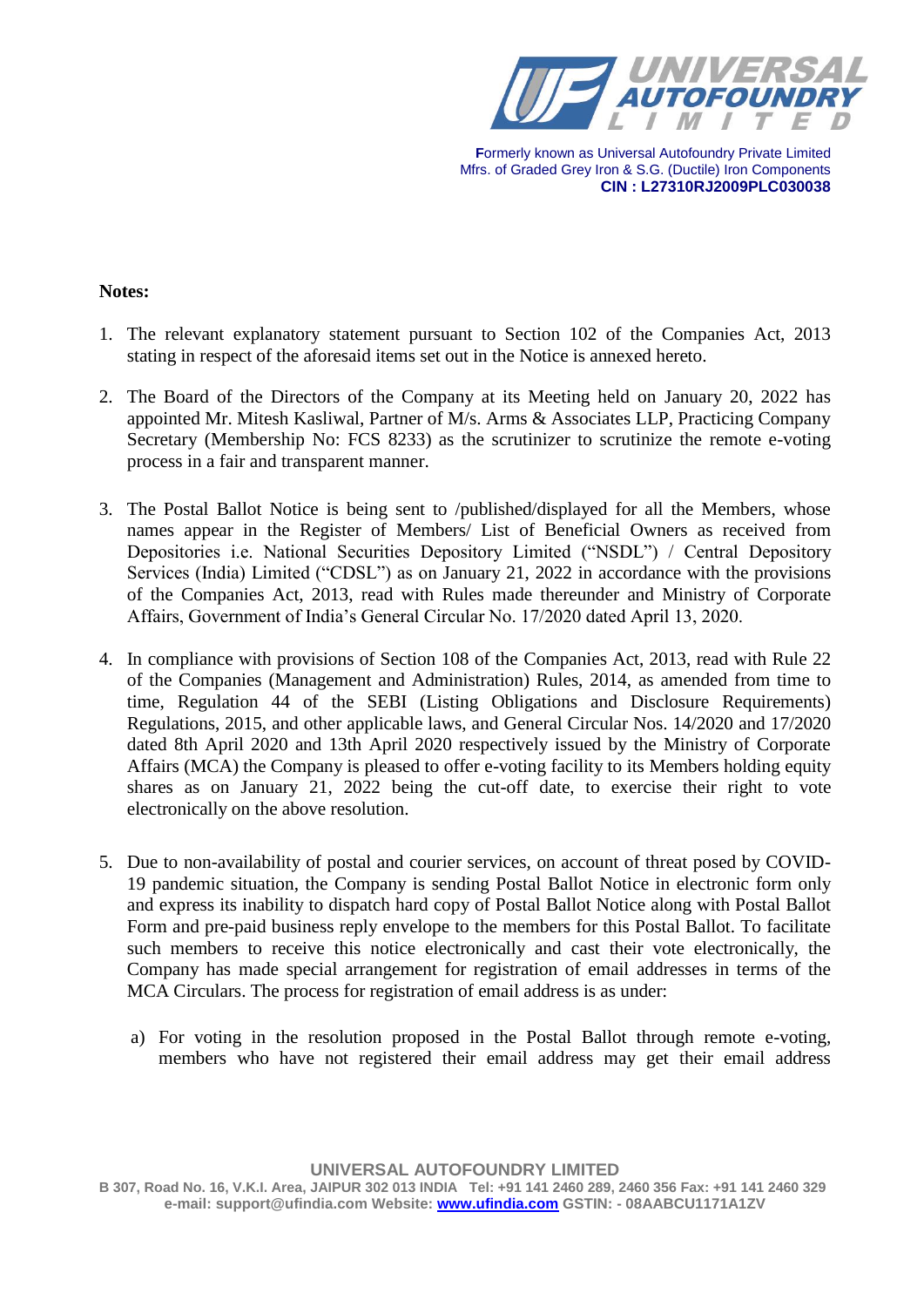

registered by sending an email to the Company's Share Transfer Agent at [evoting@kfintech.com](mailto:evoting@kfintech.com) . Member(s) may also intimate the same to the Company by writing an email at  $cs@$ ufindia.in. The members shall provide the following information in the email–

Full Name No of shares held: Folio Number (if shares held in physical) and PAN Share certificate number (if shares held in physical ) and PAN DP ID & Client ID (if shares are held in demat) Email id to be registered and Mobile No.:

b) Post successful registration of the email, the member would get soft copy of the notice and the procedure for e-voting along with the User ID and Password to enable e-voting for this Postal Ballot. In case of any queries, member may write to [einward.ris@kfintech.com](einward.ris@kfintech.com%20) or cs@ufindia.in

- b) It is clarified that for permanent registration of email address, members are required to register their email addresses, in respect of electronic holdings with their concerned Depository Participants and in respect of physical holdings, with the Company's Share Transfer Agent i.e. KFin Technologies Private Limited.
- c) Those shareholders who have already registered their email address are requested to keep their email addresses validated with their Depository Participants / the Company's Registrar and Share Transfer Agent to enable servicing of notices / documents / Annual Reports electronically to their email address.
- 6. Resolutions, if passed by the Members through postal ballot are deemed to have been duly passed on the last date specified for the e-voting i.e. February 26, 2022 in terms of Secretarial Standard – 2 on General Meetings ("SS-2") issued by the Institute of Company Secretaries of India.
- 7. A member cannot exercise his vote by proxy on Postal Ballot.
- 8. As required by Rule 20 and Rule 22 of the Companies (Management and Administration) Rules, 2014 read with the MCA Circulars and the SEBI Listing Regulations, the details pertaining to this Postal Ballot will be published in one English national daily newspaper circulating throughout India (in English language) and one regional daily newspaper circulating in Rajasthan.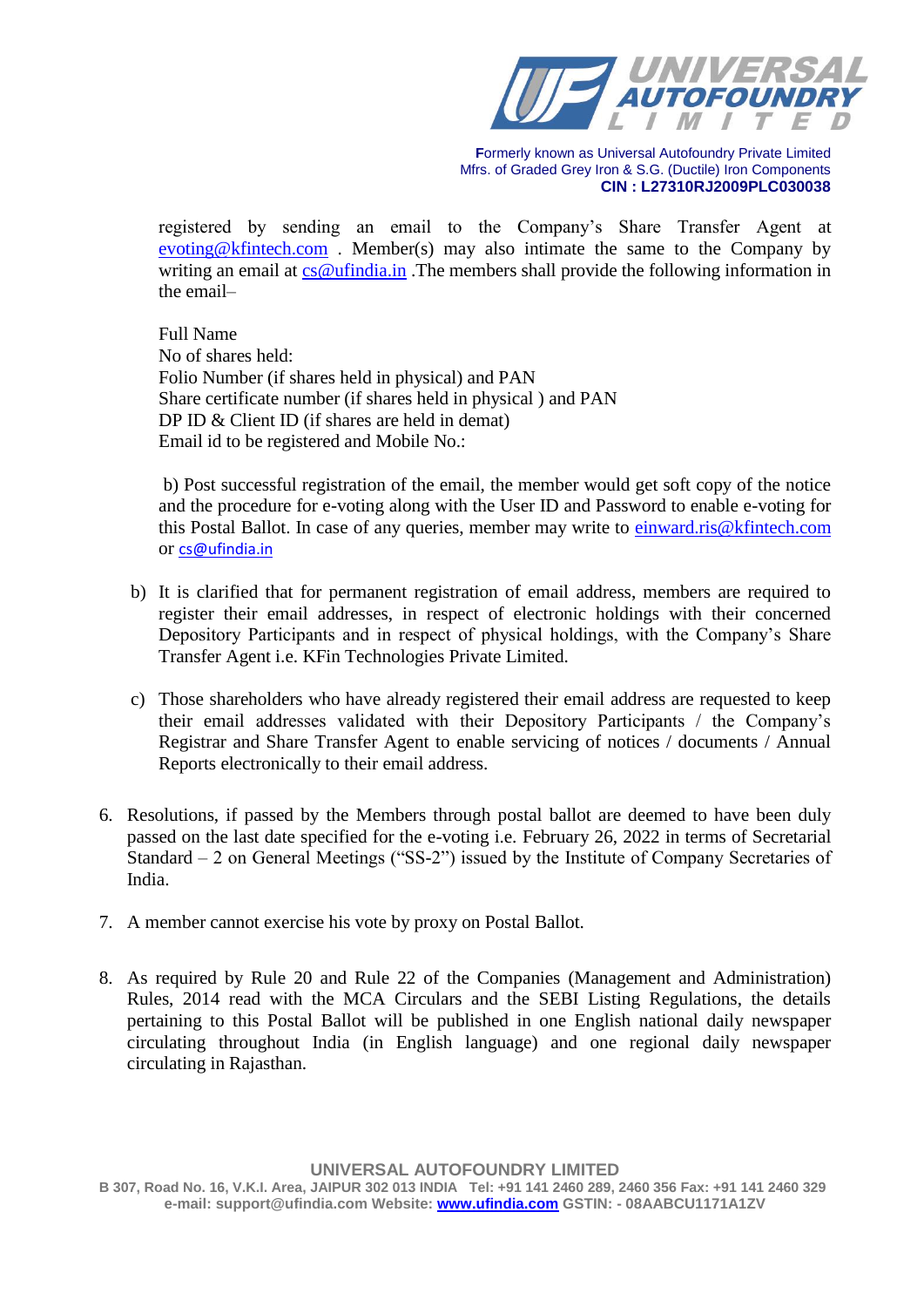

- 9. A person whose name is recorded in the register of Members or in the register of beneficial owners maintained by the depositories as on the cut-off date January 21, 2022 only shall be entitled to avail the facility of e-voting.
- 10. In compliance with Sections 108 and 110 of the Companies Act, 2013 and the Rules made thereunder, the Company has provided the facility to the Members to exercise their votes electronically and vote on all resolutions through the e-voting service facility arranged by NSDL. The instructions for electronic voting are given in this Notice. **E-Voting will commence on Thursday, 27 th January, 2022 at 9:00 a.m. and will end on Saturday, 26th February, 2022 at 5:00 p.m**. E-Voting shall not be allowed beyond the said time and date.
- 11. The Scrutinizer shall after the receipt of assent or dissent of the Members on or before **26th February, 2022**, shall, after the completion of his Scrutiny, submit his report to the Chairman of the Company on or before **February 28, 2022**. The Result shall be announced by the Chairman of the Company on or before **February 28, 2022** at Company's Registered Office and the resolution will be taken as passed effectively on the last date on which the company received duly completed postal ballot form as per SS-2 issued by ICSI i.e. **26<sup>h</sup> February, 2022** will be taken to be date of passing the resolution
- 12. The results of the postal ballot will be placed on the Company's website at [www.ufindia.com](http://www.ufindia.com/) and will intimated to the Stock Exchanges where the shares of the Company are listed i.e. BSE Limited in accordance with the provisions of SEBI Listing Regulations.

# **A. VOTING THROUGH ELECTRONIC MEANS**

# **1. INSTRUCTIONS FOR MEMBERS FOR REMOTE E-VOTING**

The procedure and instructions for remote e-voting are as follows:

The remote-voting period begins from **Thursday**, 27<sup>th</sup> January, 2022 at 9:00 a.m. and will end on **Saturday, 26th February, 2022 at 5:00 p.m** During this period, the members of the company, holding shares in dematerialized form, as on the cut-off date of January 21, 2022, are entitled to avail the facility to cast their vote electronically. The remote e-voting will not be allowed beyond the aforesaid date and time and the e-voting facility shall be disabled by KFintech upon expiry of the aforesaid period. Once the vote on a resolution is cast by a member, he / she shall not be allowed to change it subsequently or cast the vote again.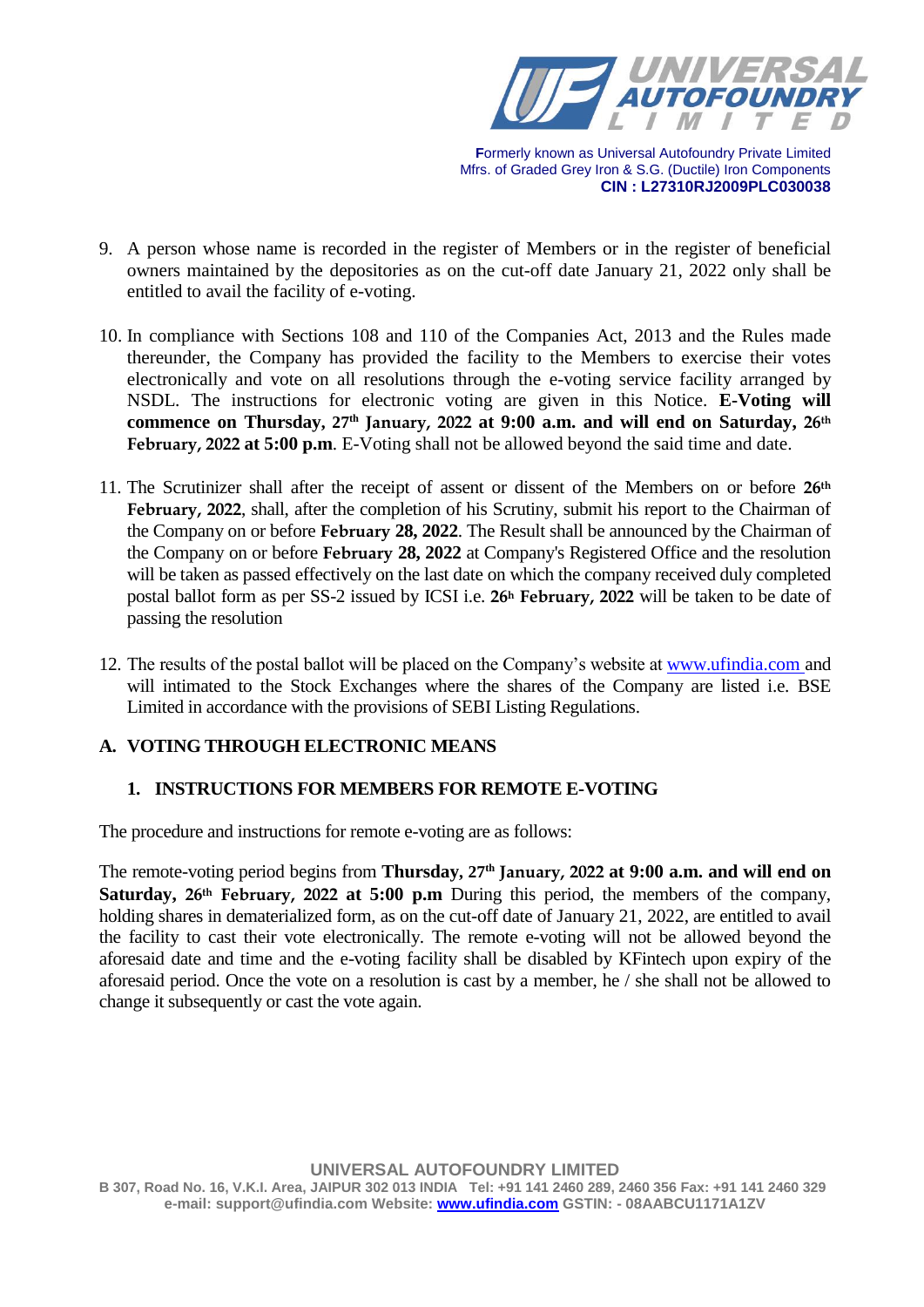

## **a. Login method for remote e-Voting for Individual shareholders holding securities in Demat mode:**

Pursuant to the SEBI circular no. SEBI/HO/CFD/CMD/CIR/P/2020/242 dated December 9, 2020, evoting process has been enabled to all individual shareholders who hold shares in dematerialized form, by way of single login credential, through their demat accounts / websites of Depositories / DPs in order to increase the efficiency of the voting process. Accordingly, the shareholders would be able to cast their vote without having to register again with the e-voting service provider (ESP). Shareholders are advised to update their mobile number and e-mail ID with their DPs to access e-Voting facility.

## **i. Individual Shareholders holding securities in Demat mode with NSDL**

## **User already registered for Internet-based Demat Account Statement (IDeAS) facility:**

- a. Visit URL: [https://eservices.nsdl.com](https://eservices.nsdl.com/)
- b. Click on the "Beneficial Owner" icon under "Login" under 'IDeAS' section.
- c. On the new page, enter User ID and Password. Post successful authentication, click on "Access to e-Voting"
- d. Click on company name or e-Voting service provider and you will be re-directed to e-Voting service provider website for casting the vote during the remote e-Voting period.

# **User not registered for IDeAS e-Services:**

- a. To register click on link : [https://eservices.nsdl.com](https://eservices.nsdl.com/)
- b. Select "Register Online for IDeAS" or click at <https://eservices.nsdl.com/SecureWeb/IdeasDirectReg.jsp>
- c. Proceed with completing the required fields.
- d. Follow steps given in points 1

### **Alternatively, by directly accessing the e-Voting website of NSDL**

- a. Open URL:<https://www.evoting.nsdl.com/>
- b. Click on the icon "Login" which is available under 'Shareholder/Member' section.
- c. A new screen will open. You will have to enter your User ID (i.e. your sixteen digit demat account number held with NSDL), Password / OTP and a Verification Code as shown on the screen.
- d. Post successful authentication, you will requested to select the name of the company and the e-Voting Service Provider name, i.e. KFintech. On successful selection, you will be redirected to KFintech e-Voting page for casting your vote during the remote e-Voting period.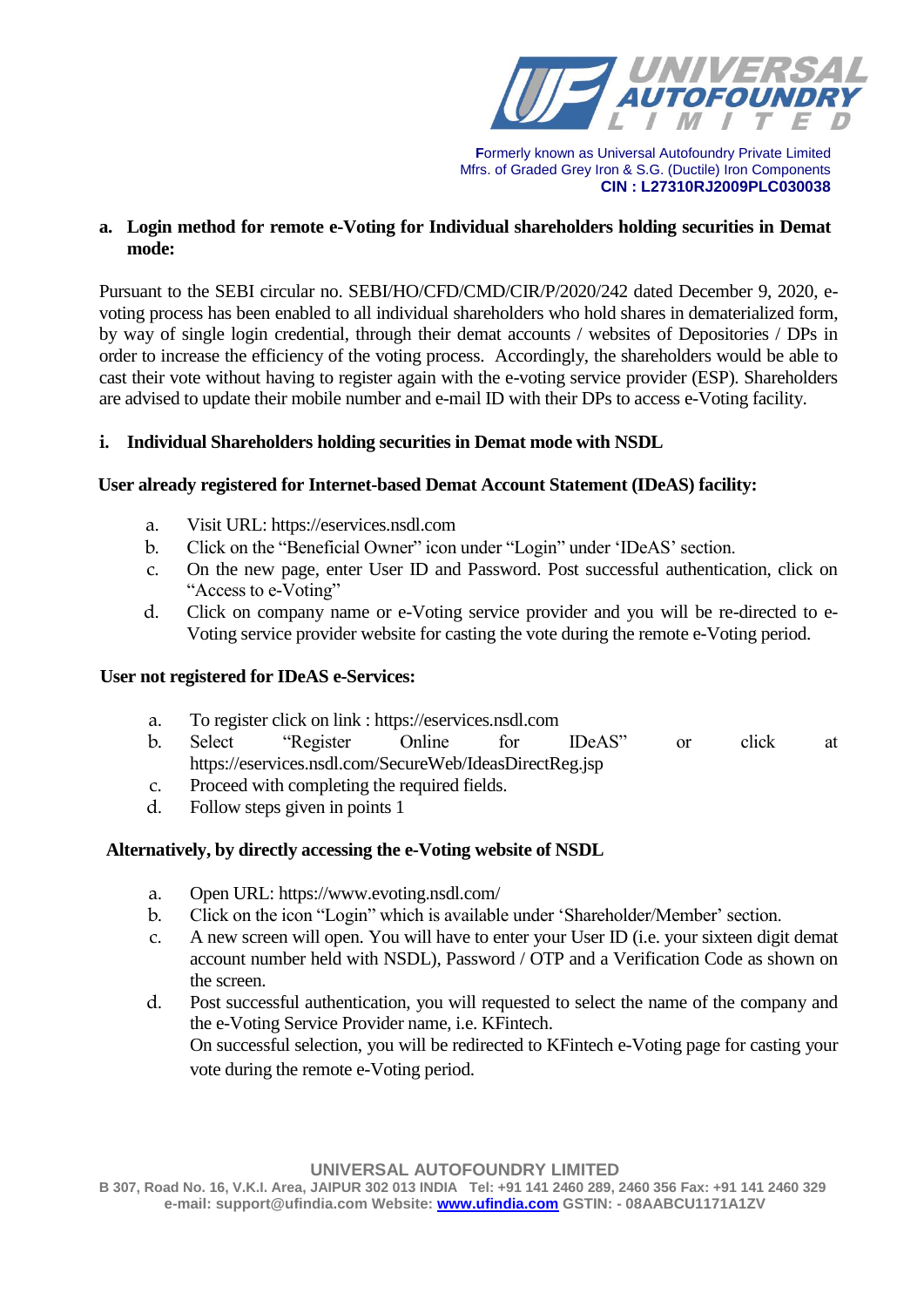

# **ii. Individual Shareholders holding securities in Demat mode with CDSL**

#### **Existing user who have opted for Easi / Easiest**

- a. Visit URL:<https://web.cdslindia.com/myeasi/home/login>or URL: [www.cdslindia.com](http://www.cdslindia.com/)
- b. Click on New System Myeasi
- c. Login with your registered user id and password.
- d. The user will see the e-Voting Menu. The Menu will have links of ESP i.e. KFintech e-Voting portal.
- e. Click on e-Voting service provider name to cast your vote.

### **User not registered for Easi/Easiest**

- a. Option to register is available at <https://web.cdslindia.com/myeasi/Registration/EasiRegistration>
- b. Proceed with completing the required fields.
- c. Follow the steps given in point 1

### **Alternatively, by directly accessing the e-Voting website of CDSL**

- a. Visit URL: [www.cdslindia.com](http://www.cdslindia.com/)
- b. Provide your demat Account Number and PAN No.
- c. System will authenticate user by sending OTP on registered Mobile & Email as recorded in the demat Account.
- d. After successful authentication, user will be provided links for the respective ESP, i.e KFintech where the e- Voting is in progress.

## **iii. Individual Shareholder login through their Demat accounts / Website of Depository Participant**

- a. You can also login using the login credentials of your Demat account through your DP registered with NSDL /CDSL for e-Voting facility.
- b. Once logged-in, you will be able to see e-Voting option. Once you click on e-Voting option, you will be redirected to NSDL / CDSL Depository site after successful authentication, wherein you can see e-Voting feature.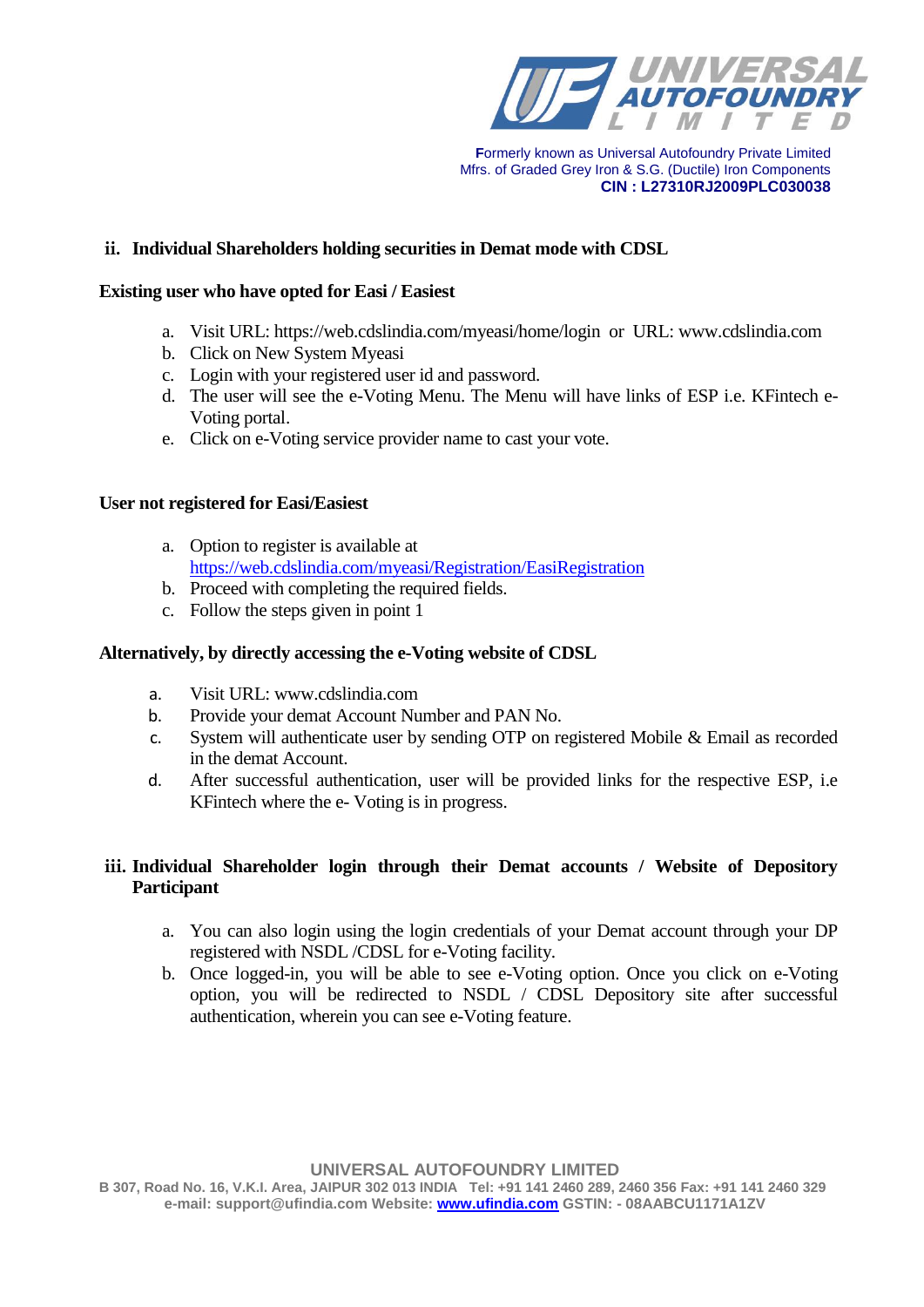

c. Click on options available against company name or e-Voting service provider – KFintech and you will be redirected to e-Voting website of KFintech for casting your vote during the remote e-Voting period without any further authentication.

Members who are unable to retrieve User ID / Password are advised to use Forgot user ID and Forgot Password option available at respective websites. Helpdesk for individual shareholders holding securities in Demat mode for any technical issues related to login through Depository i.e. NSDL and CDSL is given below

**Securities held with NSDL**: Please contact NSDL helpdesk by sending a request at evoting@nsdl.co.in or call at toll free no.: 1800 1020 990 and 1800 22 44 30.

**Securities held with CDSL**: Please contact CDSL helpdesk by sending a request at [helpdesk.evoting@cdslindia.com](mailto:helpdesk.evoting@cdslindia.com) or contact at 022- 23058738 or 022-23058542-43

# **b. In case of Members receiving an e-mail from KFin Technologies Private Limited (for members whose e-mail addresses are registered with the Company/Depository Participants(s)**

- a) Open your web browser during the voting period and navigate to<https://emeetings.kfintech.com/>
- b) Enter the login credentials (i.e. User ID and password). The DP ID- Client ID will be your User ID. However, if you are already registered with KFin for e-voting, you can use your existing User ID and password for casting your vote.
- c) After entering the above details Click on Login.
- d) You will now reach password change menu wherein you are required to mandatorily change your password. The new password shall comprise of minimum 8 characters with at least one upper case (A - Z), one lower case (a-z), one numeric value (0-9) and a special character ( $@, \#$ , $\$$ , etc.). The system will prompt you to change your password and update your contact details like mobile number, e-mail ID, etc. on first login. You may also enter a secret question and answer of your choice to retrieve your password in case you forget it. It is strongly recommended that you do not share your password with any other person and that you take utmost care to keep your password confidential.
- e) You need to login again with the new credentials.
- f) On successful login, the system will prompt you to select the E-VotingEvent Number for Universal Autofoundry Limited
- g) On the voting page enter the number of shares (which represents the number of votes) as on the cut-off date under "FOR/AGAINST" or alternatively, you may partially enter any number in "FOR" and partially in "AGAINST" but the total number in "FOR/AGAINST" taken together should not exceed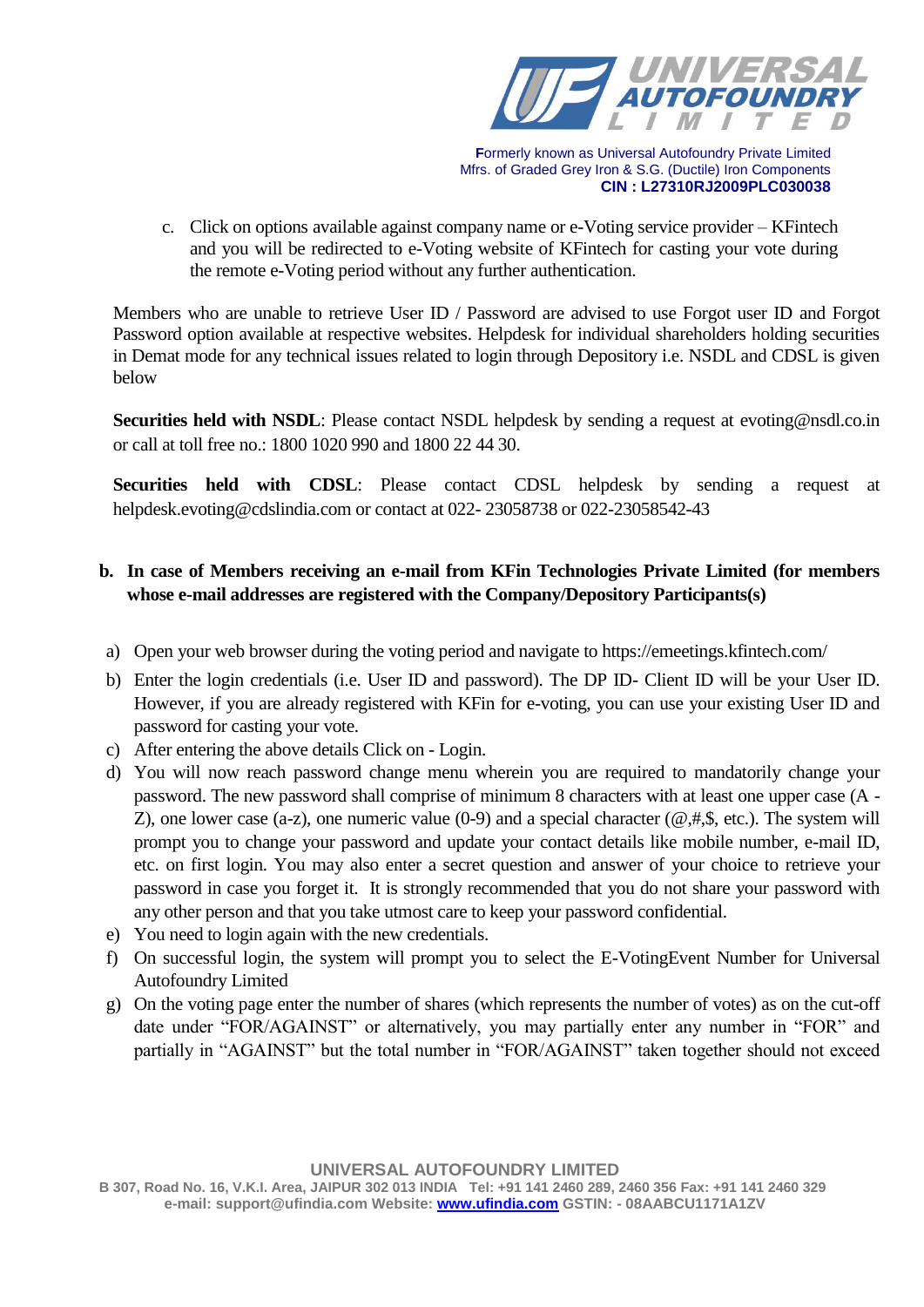

your total shareholding as on the cut-off date. You may also choose the option "ABSTAIN" and the shares held will not be counted under either head.

- h) Members holding shares under multiple demat accounts shall choose the voting process separately for each of the demat accounts.
- i) Voting has to be done for each item of the notice separately. In case you do not desire to cast your vote on any specific item it will be treated as abstained.
- j) You may then cast your vote by selecting an appropriate option and click on "Submit".
- k) A confirmation box will be displayed. Click "OK" to confirm else "CANCEL" to modify. Once you confirm, you will not be allowed to modify your vote. During the voting period, members can login any number of times till they have not voted on the Resolution(s).
- l) Corporate/ Institutional Members (i.e. other than individuals, HUF, NRI, etc.) are also required to send scanned certified true copy (PDF Format) of the Board Resolution/ Authority Letter, etc., together with attested specimen signature(s) of the duly authorized representative(s), to Scrutinizer at e-mail ID: [csmitesh@armsandassociates.com](mailto:csmitesh@armsandassociates.com) with a copy marked to [evoting@kfintech.com.](mailto:evoting@kfintech.com)

# **c. Procedure for obtaining the Notice of Postal Ballot and e-voting instructions by the shareholders whose email addresses are not registered with the depositories:**

- i. Those shareholders who have registered/not registered their mail address and mobile no's including address and bank details may please contact and validate/update their details with the Depository Participant.
- ii. Shareholders who have not registered their mail address and in consequence the Annual Report, notice of e-AGM and e-voting notice could not be serviced they may temporarily get their email address and mobile number provided with KFintech, by accessing the link: <https://ris.kfintech.com/clientservices/mobilereg/mobileemailreg.aspx> .Shareholders are requested to follow the process as guided to capture the email address and mobile number for sending the soft copy of the notice and e-voting instructions along with the User ID and Password. In case of any queries, member may write t[o einward.ris@kfintech.com.](mailto:einward.ris@kfintech.com)
- iii. Shareholders may also request to visit the website of the company www.ufindia.com or the website of the Registrar and Transfer Agent [www.kfintech.com](http://www.kfintech.com/) for downloading the Notice of Postal Ballot.
- iv. Alternatively member may send an e-mail request at the email id [einward.ris@kfintech.com](mailto:einward.ris@kfintech.com) along with scanned copy of the signed copy of the request letter providing the email address, mobile number, self-attested PAN copy and Client Master copy in case of electronic folio for sending the Notice of Postal Ballot and the e-voting instructions.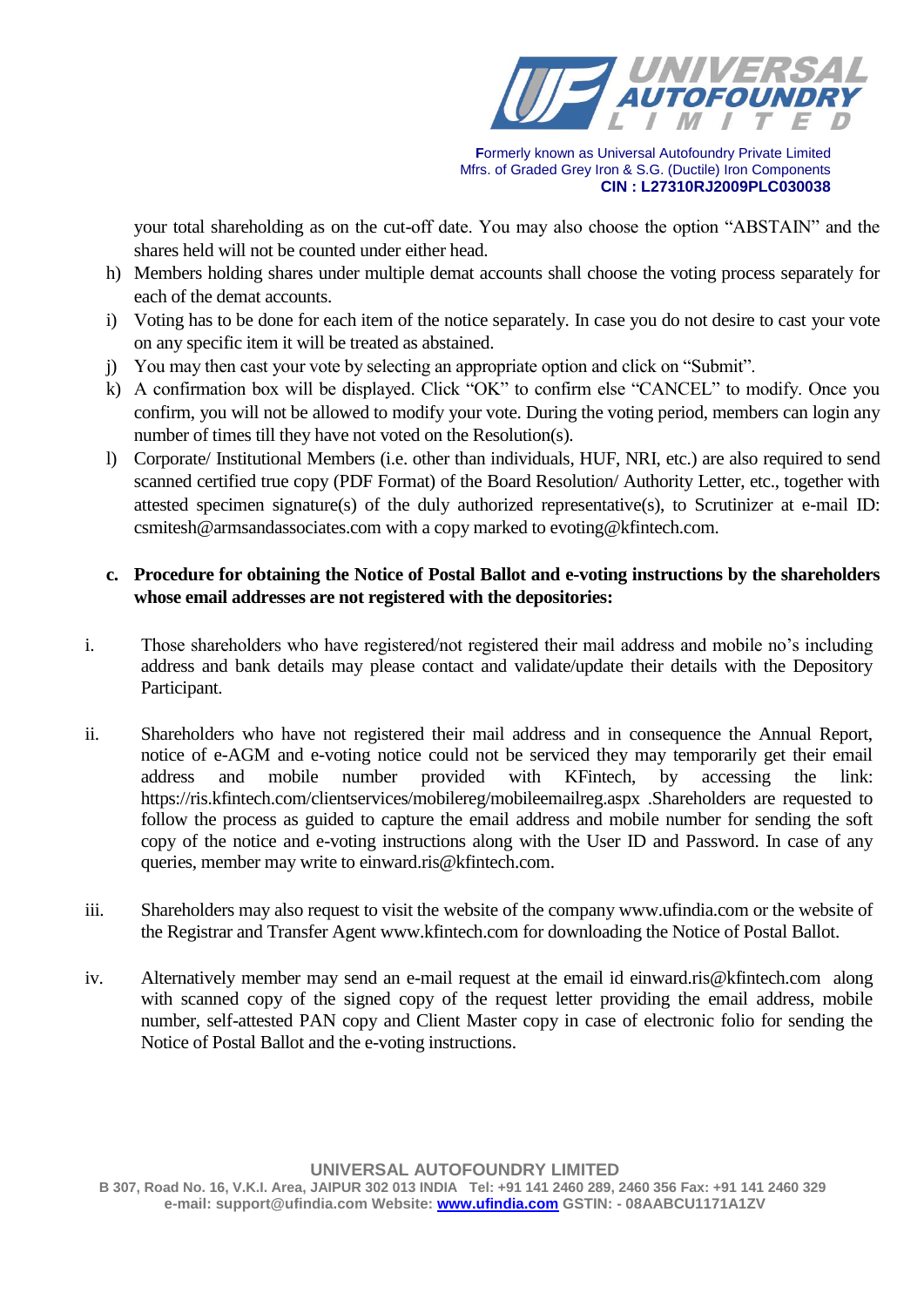

v. After receiving the e-voting instructions, members shall follow the aforesaid procedure to cast their votes by electronic means.

## **b. Other Instructions**

- i. In case a person has become a Shareholder of the Company after dispatch of Notice but on or before the cut-off date for e-voting, he/she may obtain the User ID and Password in the manner as mentioned below:
- a. If the mobile number of the member is registered against Folio No./ DP ID Client ID, the member may send SMS: MYEPWD <space> E-Voting Event Number + Folio No. or DP ID Client ID to 9212993399

Example for NSDL : MY E PWD < S PACE >IN12345612345678

Example for CDSL:MYEPWD<S PACE > 1402345612345678

- b. If e-mail address or mobile number of the member is registered against Folio No. / DP ID Client ID, then on the home page of<https://evoting.kfintech.com/> , the member may click "Forgot Password" and enter Folio No. or DP ID Client ID and PAN to generate a password.
- ii. The voting rights of members shall be in proportion to their shares of the paid-up equity share capital of the company as on the cut-off date of January 21, 2022.
- iii. Any person holding shares in physical form and non-individual shareholders, who acquires shares of the Company and becomes a member of the Company after sending of the Notice and holding shares as of the cut-off date, may obtain the login ID and password by sending a request at [evoting@Kfintech.com.](mailto:evoting@Kfintech.com) However, if he / she is already registered with KFintech for remote e-Voting then he /she can use his / her existing User ID and password for casting the vote.
- iv. A member can opt for only single mode of voting i.e., through remote e-voting.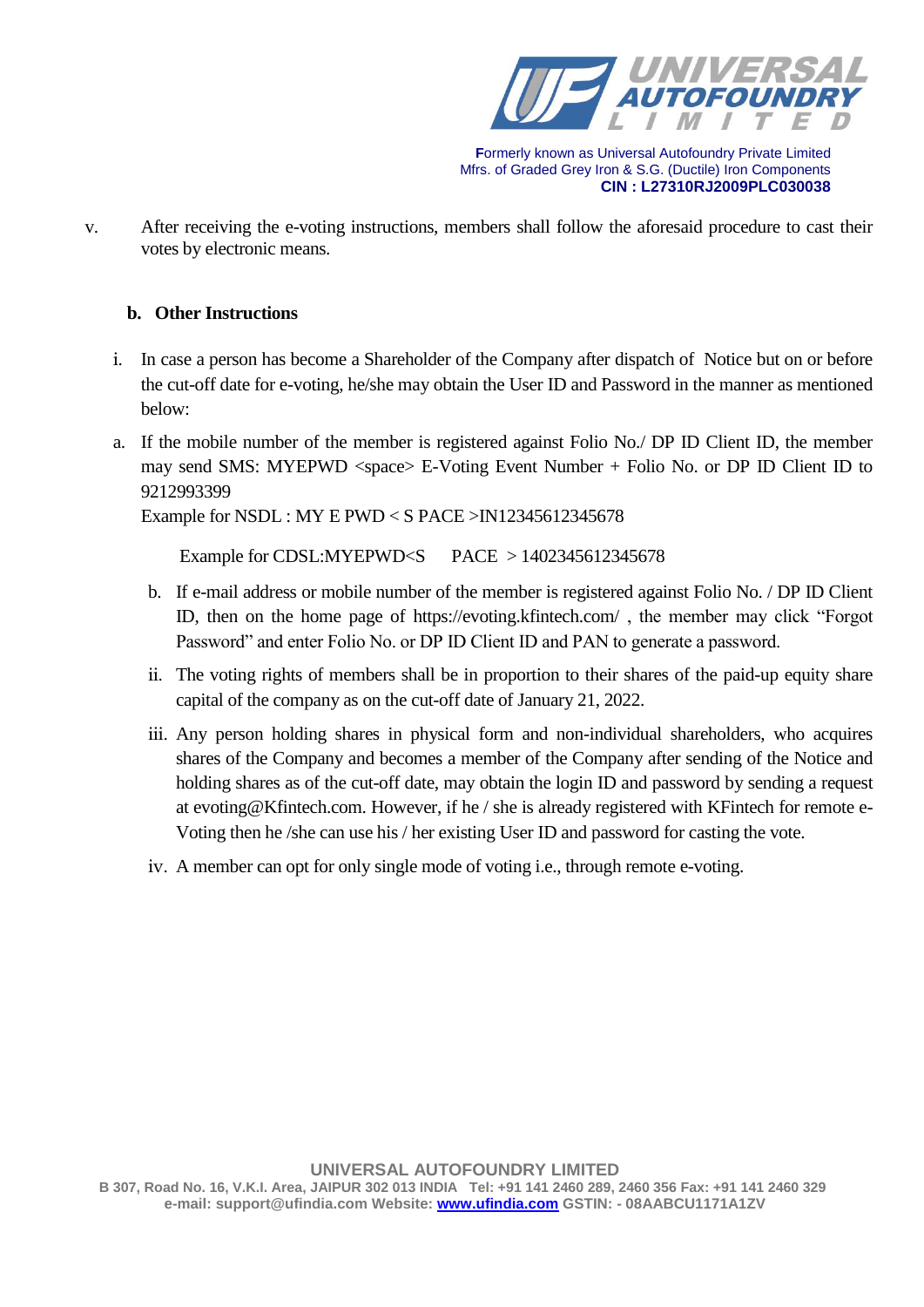

# **EXPLANATORY STATEMENT**

**Pursuant to Section 102 of the Companies, Act, 2013, the following Explanatory statement sets out all the material facts relating to the Special Resolution mentioned in the accompanying Notice:**

#### **Item No. 1:**

Section 188 of the Companies Act, 2013 ("the Act") read with the Companies (Meetings of Board and its Powers) Rules, 2014 states that no company shall enter into transactions with a Related Party except with the consent of the Board and members of the Company, where such transactions are either not (a) in Ordinary Course of Business or (b) on arm's length basis. The transactions with the related parties as per above resolution is at arm's length and in the ordinary course of business of the Company.

Earlier the company had entered into a rent agreement with M/s. Indian Metalfoundry Institute Private Limited for the use of their premises located at Plot No. A-2 Udyog Vihar, Sargoth, Reengus, Srimadhopur 332404 on monthly rent of Rs 1,50,000/- (One Lakh Fifty Thousand Only) which was approved by members in the Annual General Meeting of the company with their respective related parties for maximum amount of Rs. 0.20 Crore per annum as omnibus approved by Audit Committee.

The Company further intends to enter into a new rent agreement with M/s. Indian Metalfoundry Institute Private Limited for using the another constructed shed in their premises located at Plot No. A-2, A-3, A-4 Udyog Vihar, Sargoth, Reengus, Srimadhopur-332404 Rajasthan admeasuring 20,000 sq ft. for a period of 11 months, at a rent of Rs. 2.51 lakh per month.

As the aggregate value of transaction in a financial year with M/s. Indian Metalfoundry Institute Private Limited, including the new rent agreement, is likely to exceed the maximum amount of related party transactions as per omnibus approval, the Board of Directors of the Company at its Meeting held on 20.01.2022 decided to seek prior approval of the shareholders to modify the maximum limit to Rs. 0.60 Crore per annum.

The Members are therefore requested to accord their approval modifying the existing maximum limit for related party transactions as set out in the Notice.

In the light of provisions of Companies Act, 2013 and Securities Exchange Board of India (Listing Obligation & Disclosure Requirements) Regulations, 2015 the Board of Directors of your company has approved the following transactions that your company may enter into with the related parties (as defined under section 2(76) of the Companies Act, 2013).